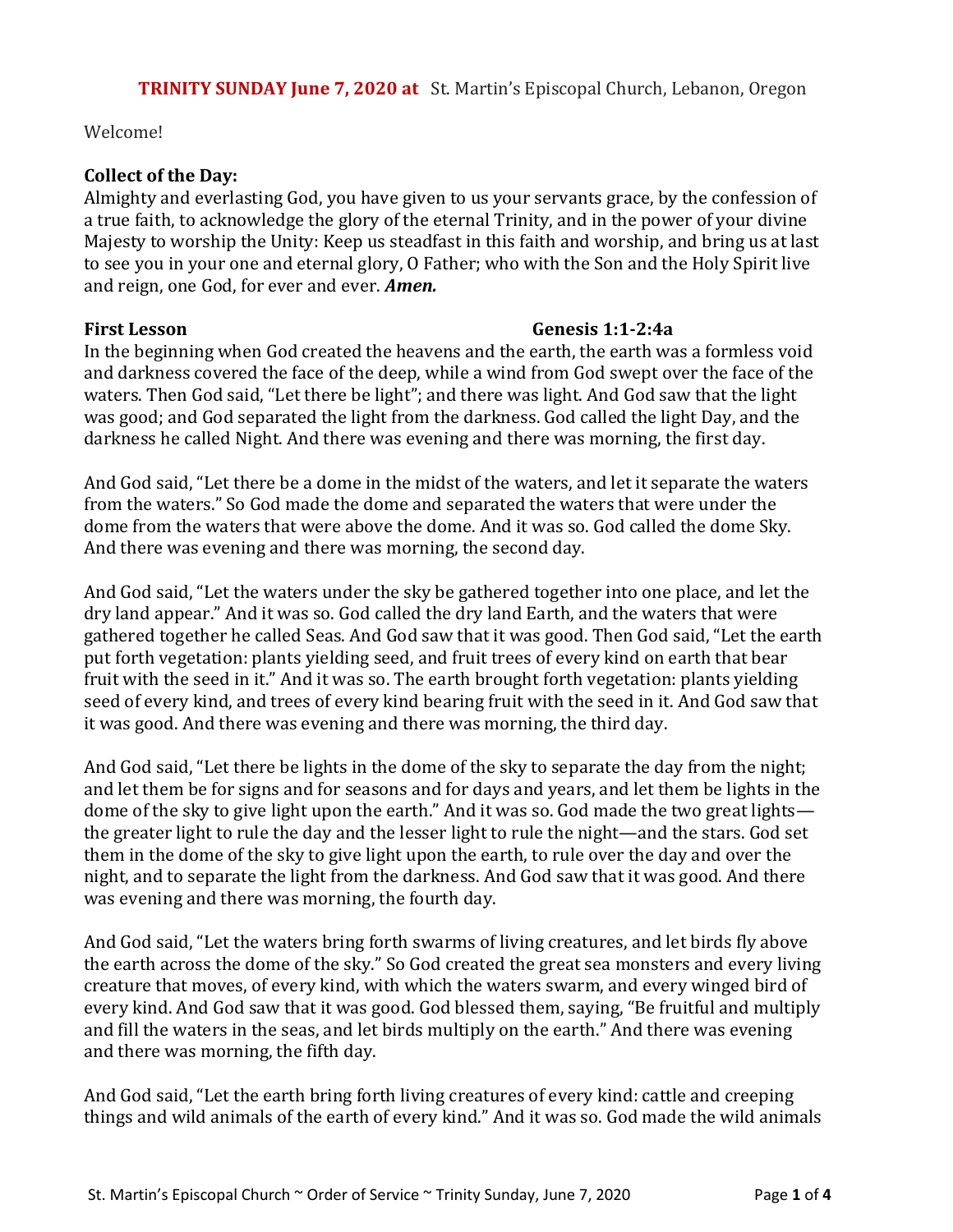of the earth of every kind, and the cattle of every kind, and everything that creeps upon the ground of every kind. And God saw that it was good.

Then God said, "Let us make humankind in our image, according to our likeness; and let them have dominion over the fish of the sea, and over the birds of the air, and over the cattle, and over all the wild animals of the earth, and over every creeping thing that creeps upon the earth."

 So God created humankind in his image, in the image of God he created them; male and female he created them.

God blessed them, and God said to them, "Be fruitful and multiply, and fill the earth and subdue it; and have dominion over the fish of the sea and over the birds of the air and over every living thing that moves upon the earth." God said, "See, I have given you every plant yielding seed that is upon the face of all the earth, and every tree with seed in its fruit; you shall have them for food. And to every beast of the earth, and to every bird of the air, and to everything that creeps on the earth, everything that has the breath of life, I have given every green plant for food." And it was so. God saw everything that he had made, and indeed, it was very good. And there was evening and there was morning, the sixth day.

Thus the heavens and the earth were finished, and all their multitude. And on the seventh day God finished the work that he had done, and he rested on the seventh day from all the work that he had done. So God blessed the seventh day and hallowed it, because on it God rested from all the work that he had done in creation.

These are the generations of the heavens and the earth when they were created.

 $\bullet$  Hear what the spirit is saying to God's People

# **Thanks be to God**

# **Psalm 8**

1 O LORD our Governor, \*

how exalted is your Name in all the world!

- 2 Out of the mouths of infants and children \* your majesty is praised above the heavens.
- 3 You have set up a stronghold against your adversaries, \* to quell the enemy and the avenger.
- 4 When I consider your heavens, the work of your fingers, \* the moon and the stars you have set in their courses,
- 5 What is man that you should be mindful of him? \* the son of man that you should seek him out?
- 6 You have made him but little lower than the angels; \* you adorn him with glory and honor;
- 7 You give him mastery over the works of your hands; \* you put all things under his feet:
- 8 All sheep and oxen, \*

even the wild beasts of the field,

9 The birds of the air, the fish of the sea, \*

- and whatsoever walks in the paths of the sea.
- 10 O LORD our Governor, \* how exalted is your Name in all the world!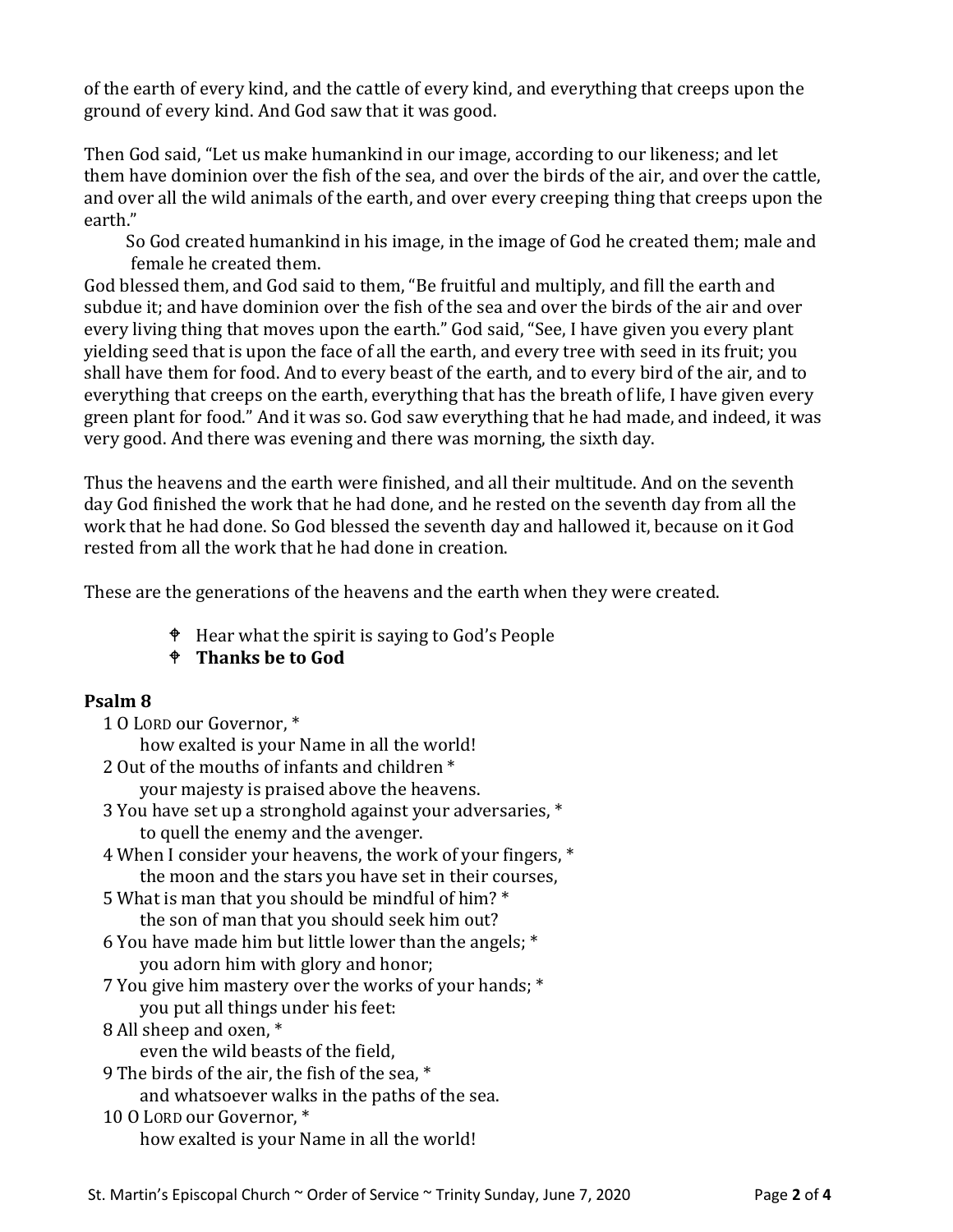# The Epistle **2 Corinthians 13:11-13**

Finally, brothers and sisters, farewell. Put things in order, listen to my appeal, agree with one another, live in peace; and the God of love and peace will be with you. Greet one another with a holy kiss. All the saints greet you. The grace of the Lord Jesus Christ, the love of God, and the communion of the Holy Spirit be with all of you.

- $\bullet$  Hear what the spirit is saying to God's People
- **Thanks be to God.**

A reading from the Gospel of **Matthew 28:16-20**

The eleven disciples went to Galilee, to the mountain to which Jesus had directed them. When they saw him, they worshiped him; but some doubted. And Jesus came and said to them, "All authority in heaven and on earth has been given to me. Go therefore and make disciples of all nations, baptizing them in the name of the Father and of the Son and of the Holy Spirit, and teaching them to obey everything that I have commanded you. And remember, I am with you always, to the end of the age."

- A reading from the Gospel of Matthew
- **Thanks be to God**

**Sermon** – "In Search of Trinitarian Understanding" *by Rev. Jim MacKenzie*

**Prayers of the People, Form III, found on p. 387 of the Book of Common Prayer** *The Leader and People pray responsively*

Father, we pray for your holy Catholic Church; *That we all may be one.*

Grant that every member of the Church may truly and humbly serve you; *That your Name may be glorified by all people.*

We pray for all bishops, priests, and deacons; *That they may be faithful ministers of your Word and Sacraments.*

We pray for all who govern and hold authority in the nations of the world; *That there may be justice and peace on the earth.*

Give us grace to do your will in all that we undertake; *That our works may find favor in your sight.*

Have compassion on those who suffer from any grief or trouble; *That they may be delivered from their distress.*